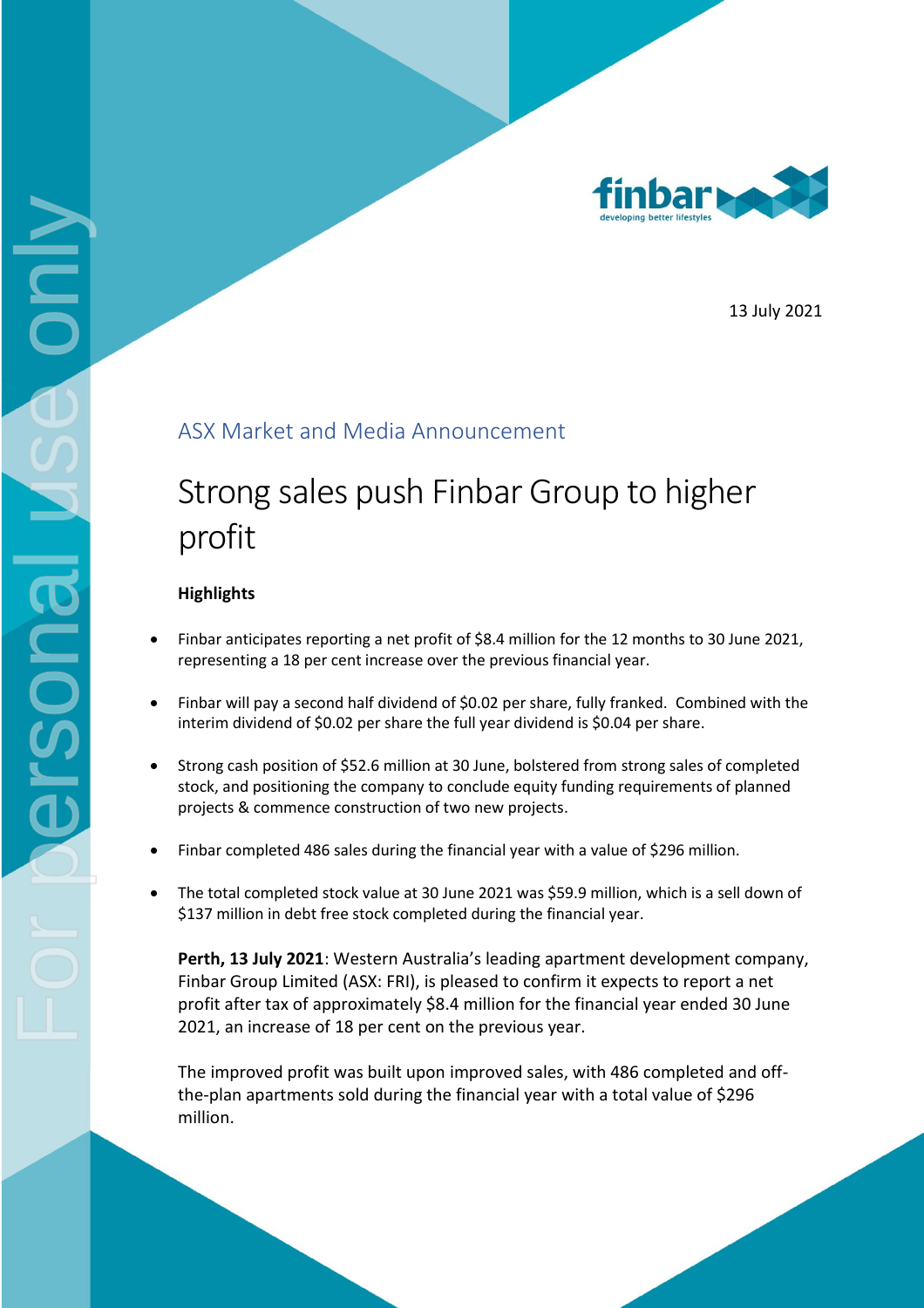

As at 30 June, Finbar had \$52.6 million in cash. The company's total completed stock value was \$59.9 million, which equates to a sell down of \$137 million in debt free stock completed the financial year.

The strong cash position, bolstered by strong cashflow from completed stock settlements and increased confidence of improving operating conditions, has allowed Finbar to announce a second half dividend of \$0.02 per share, fully franked. This follows an interim dividend of \$0.02 per share announced in February and brings the full year dividend to \$0.04 per share.

Finbar managing director Mr Darren Pateman said the company was benefiting from the strong demand for completed apartments in the Perth market and was focused on delivering its existing projects under construction.

"We continue to operate in a strong completed apartment stock sale environment and are therefore committed to bring new completed stock to the market to resupply our diminishing stock pipeline," Mr Pateman said.

"Considering our current sales rates, we have approximately three months' of completed residential apartments supply available in the Perth market so are very keen to see the completion of Dianella over the next few months and are committed to see Civic Heart and AT238 delivered as quickly as possible.

"Our strong cash position of \$52.6 million, bolstered by the continued sell down of completed stock, puts us in position to conclude all equity funding requirements of our major current apartment projects Civic Heart and AT238, and allows us to also commit to the commencement of both Aurora in Applecross and The Point in Rivervale this financial year."

Finbar's 128-apartment development in Dianella, in Perth's inner northern suburbs, is nearing completion with settlements of the wholly owned project expected to begin in September. Sales at Dianella have reached \$27 million.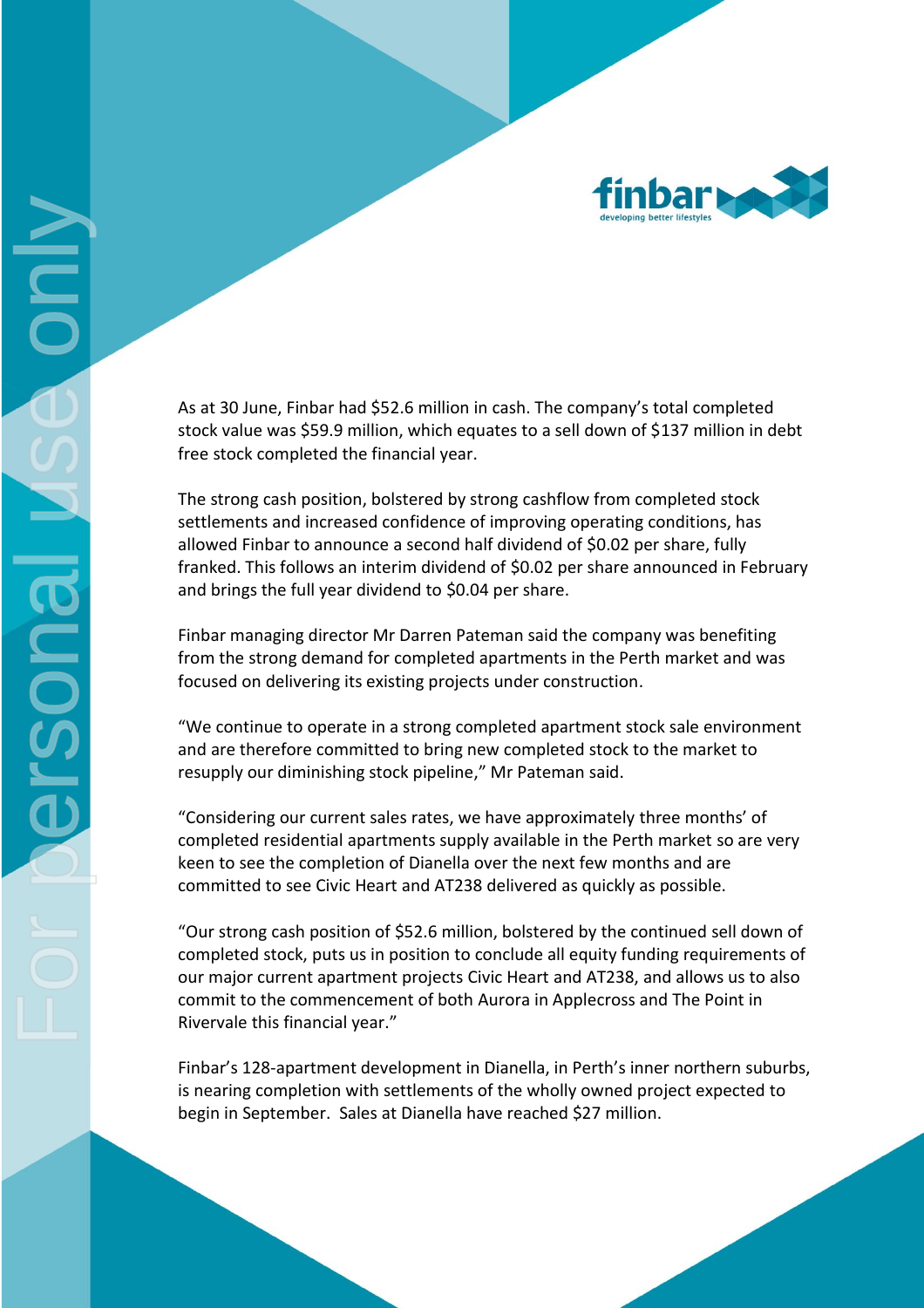

Construction at the company's and Western Australia's largest residential project to date, the 335-lot Civic Heart, is on track with the below ground structural engineering works reaching completion and basement excavation works now underway.

Sales at Civic Heart stand at \$105 million with Finbar holding a 55 per cent interest in the project.

Construction at AT238, a 121-lot apartment building in the east of Perth's CBD, is also progressing well, with ground floor raft works complete and the structure now commencing above ground floor level. Pre-sales at the development are currently at \$21 million.

In light of the cash position and continued debt free selldown of completed stock, the Finbar board has resolved to increase the final dividend with the payment of a \$0.02 fully franked dividend, increased from 1c from the previous corresponding period.

Finbar's audited results are expected to be announced on or around 25 August.



ABOVE: Civic Heart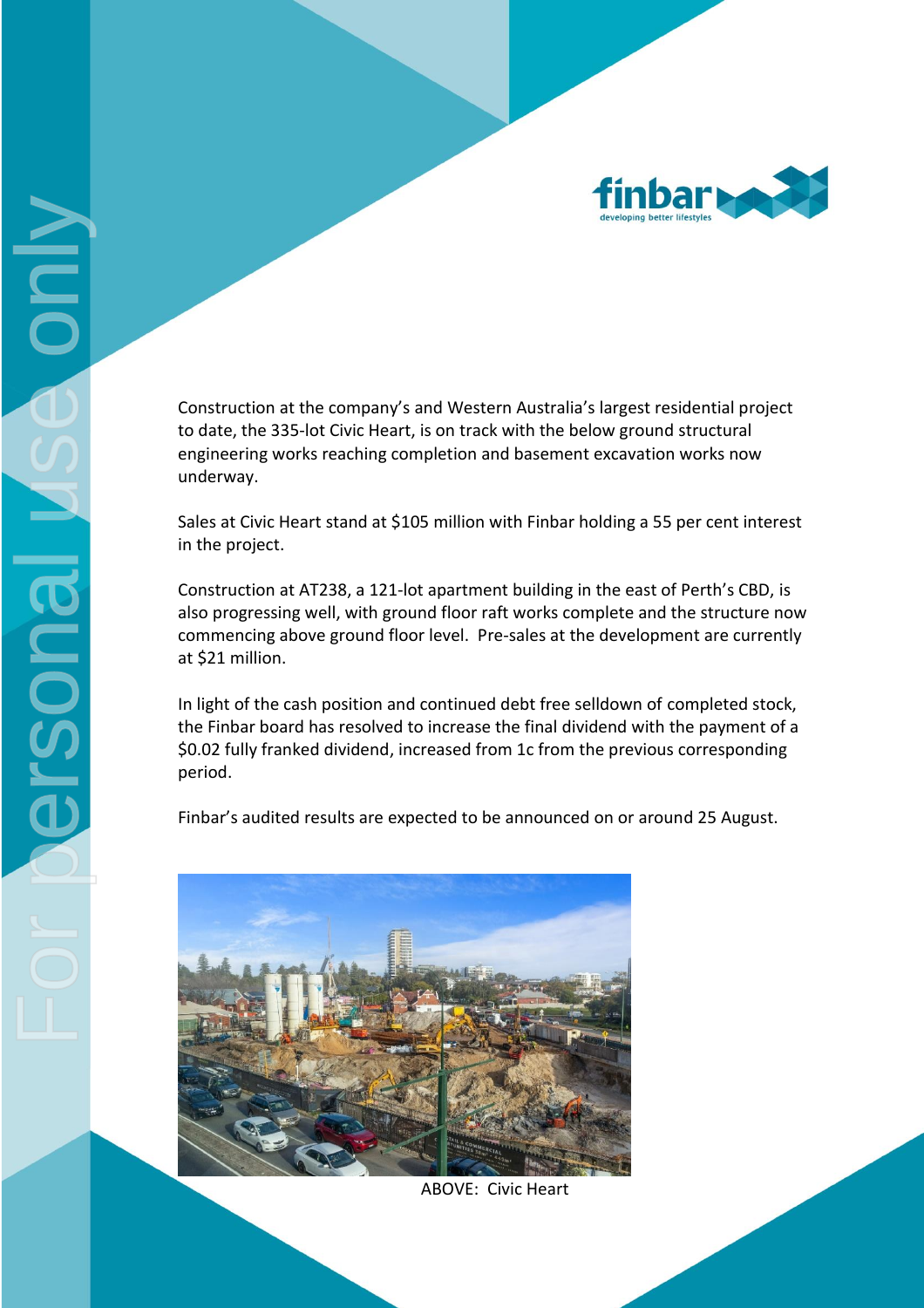



ABOVE: AT238



ABOVE: DIANELLA